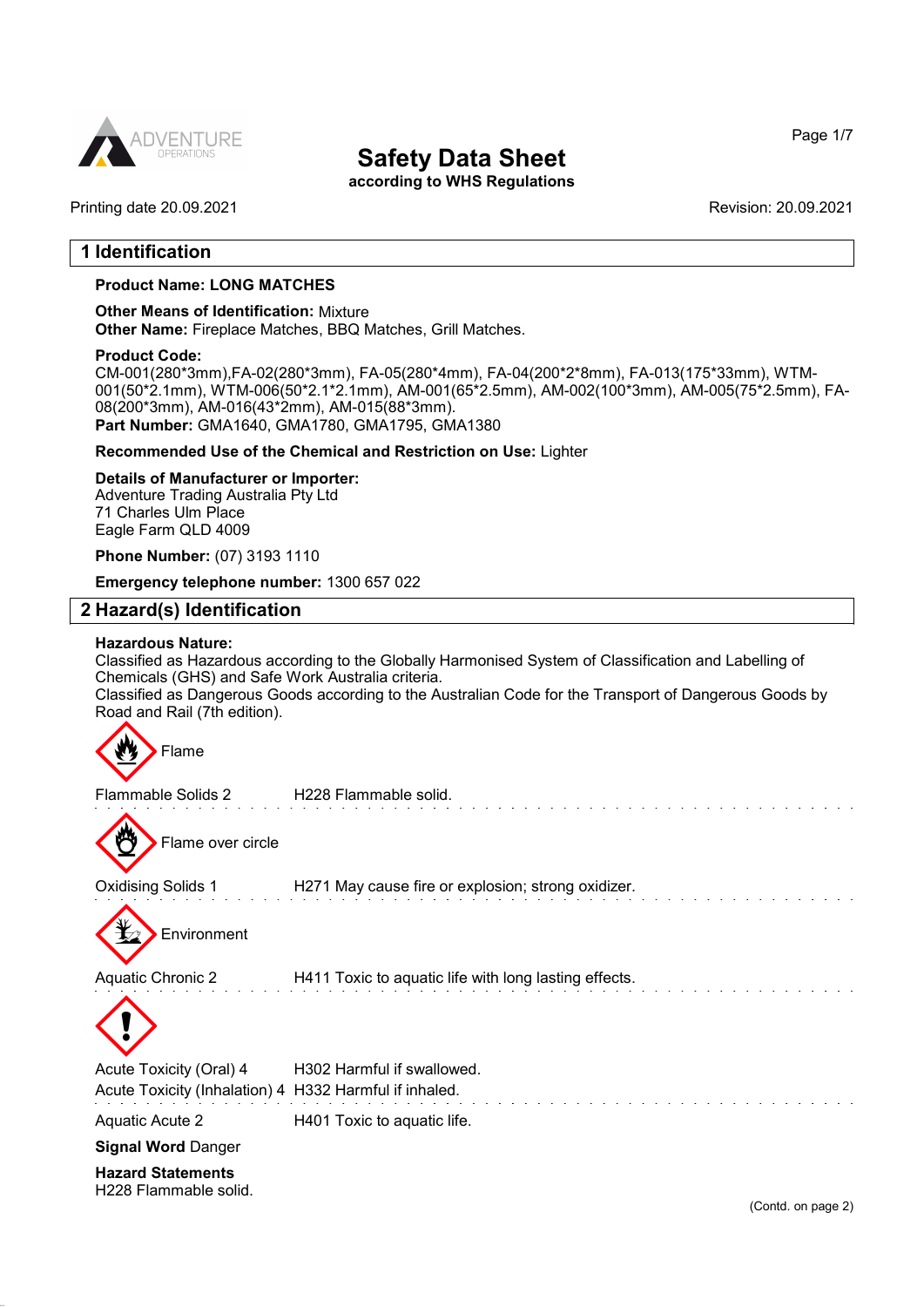Page 2/7

# Safety Data Sheet

according to WHS Regulations

Printing date 20.09.2021 **Revision: 20.09.2021** Revision: 20.09.2021

### Product Name: LONG MATCHES

(Contd. of page 1)

H271 May cause fire or explosion; strong oxidizer.

H302 Harmful if swallowed.

H332 Harmful if inhaled.

H411 Toxic to aquatic life with long lasting effects.

### Precautionary Statements

| P210             | Keep away from heat, hot surfaces, sparks, open flames and other ignition sources. No<br>smoking.                              |
|------------------|--------------------------------------------------------------------------------------------------------------------------------|
| P220             | Keep away from clothing and other combustible materials.                                                                       |
| P240             | Ground and bond container and receiving equipment.                                                                             |
| P <sub>241</sub> | Use explosion-proof [electrical/ventilating/lighting] equipment.                                                               |
| P <sub>261</sub> | Avoid breathing dust/fume/gas/mist/vapours/spray.                                                                              |
| P <sub>264</sub> | Wash thoroughly after handling.                                                                                                |
| P270             | Do not eat, drink or smoke when using this product.                                                                            |
| P <sub>271</sub> | Use only outdoors or in a well-ventilated area.                                                                                |
| P273             | Avoid release to the environment.                                                                                              |
| P280             | Wear protective gloves/protective clothing/eye protection/face protection/hearing protection.                                  |
| P <sub>283</sub> | Wear fire resistant or flame retardant clothing.                                                                               |
| P301+P312        | IF SWALLOWED: Call a POISON CENTER/doctor if you feel unwell.                                                                  |
| P330             | Rinse mouth.                                                                                                                   |
| P304+P340        | IF INHALED: Remove person to fresh air and keep comfortable for breathing.                                                     |
| P306+P360        | IF ON CLOTHING: Rinse immediately contaminated clothing and skin with plenty of water<br>before removing clothes.              |
| P370+P378        | In case of fire: Use CO2, powder or water spray to extinguish.                                                                 |
|                  | P371+P380+P375 In case of major fire and large quantities: Evacuate area. Fight fire remotely due to the risk<br>of explosion. |
| P391             | Collect spillage.                                                                                                              |
| P420             | Store separately.                                                                                                              |
| P <sub>501</sub> | Dispose of contents/container in accordance with local/regional/national regulations.                                          |

## 3 Composition and Information on Ingredients

### Chemical Characterization: Mixtures

Description: Mixture of substances listed below with nonhazardous additions.

## Hazardous Components:

|                             | CAS: 3811-04-9 Potassium chlorate                                                                                           | 50% |
|-----------------------------|-----------------------------------------------------------------------------------------------------------------------------|-----|
|                             | ◈ Oxidising Solids 1, H271; ◈ Aquatic Chronic 2, H411; ◊ Acute Toxicity (Oral) 4, H302; Acute Toxicity (Inhalation) 4, H332 |     |
| CAS: $1314-13-2$ Zinc oxide |                                                                                                                             | 8%  |
|                             | Aquatic Acute 1, H400; Aquatic Chronic 1, H410                                                                              |     |
| CAS: 7704-34-9 Sulphur      |                                                                                                                             | 3%  |
|                             | <b>♦ Skin Corrosion/Irritation 2, H315</b>                                                                                  |     |
|                             |                                                                                                                             |     |

## 4 First Aid Measures

### General Information:

Immediately remove any clothing soiled by the product. Symptoms of poisoning may even occur after several hours; therefore medical observation for at least 48 hours after the accident.

### Inhalation:

If inhaled, remove to fresh air. If not breathing, give artificial respiration. If breathing is difficult, give oxygen. Seek medical attention if breathing problems develop.

Skin Contact: No special measures are necessary. Seek medical attention if irritation occurs.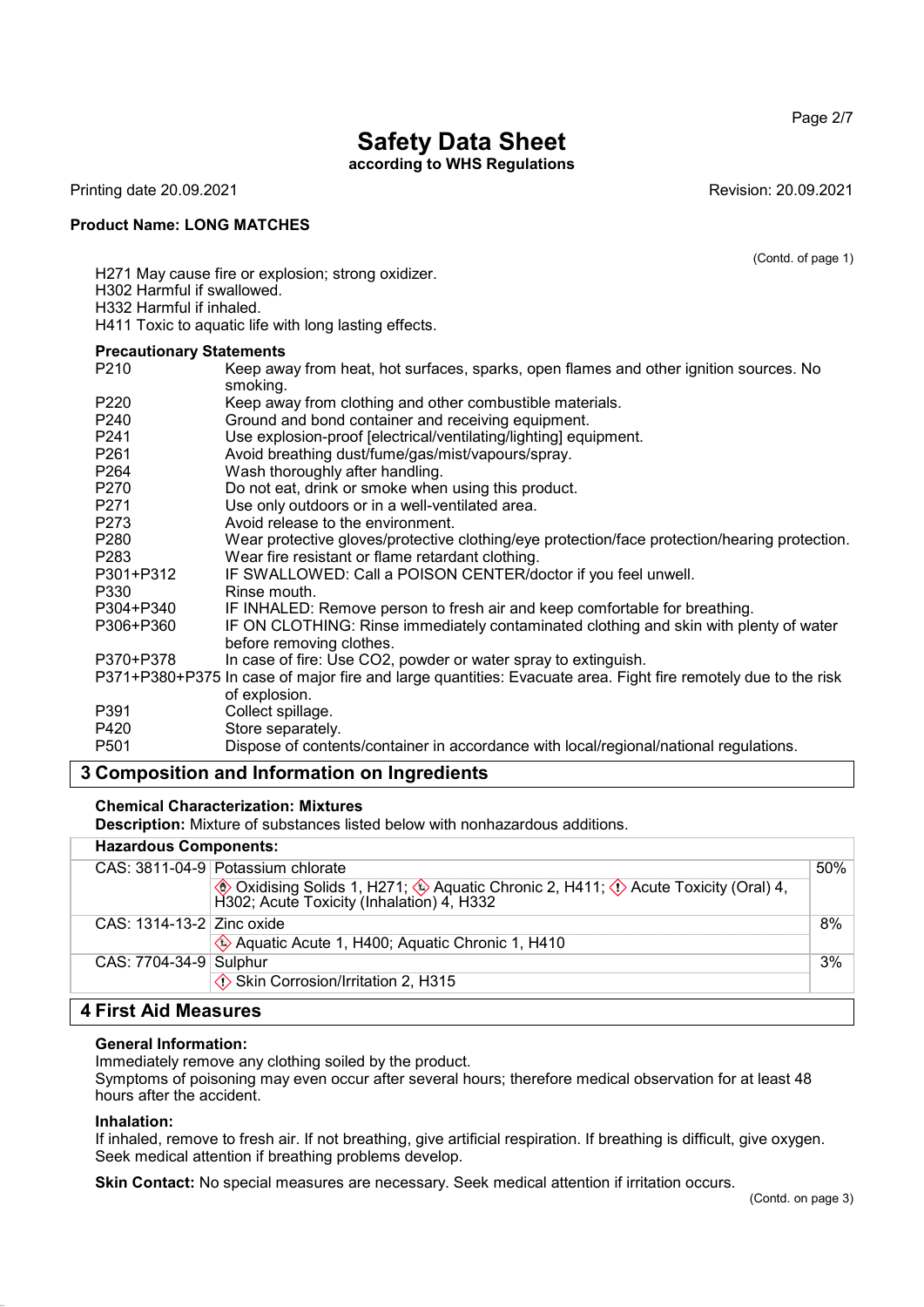according to WHS Regulations

Printing date 20.09.2021 Revision: 20.09.2021

### Product Name: LONG MATCHES

(Contd. of page 2)

Eye Contact: No special measures are necessary. Seek medical attention if symptoms occur.

Ingestion: If swallowed, induce vomiting and seek medical attention.

#### Symptoms Caused by Exposure:

Inhalation: Harmful if inhaled. May cause respiratory irritation. Skin: No adverse health effects expected. Eye: May cause mild eye irritation. Ingestion: Harmful if swallowed. May cause gastrointestinal irritation.

### 5 Fire Fighting Measures

Suitable Extinguishing Media: Water fog, foam, dry chemical or carbon dioxide. Do not use full water jet.

### Specific Hazards Arising from the Chemical:

Hazardous combustion products include oxides of carbon and sulphur and chlorine compounds. Flammable solid. May cause fire or explosion; strong oxidiser.

Containers close to fire should be removed if safe to do so. Use water spray to cool fire exposed containers. HAZCHEM Code: 1Z

### Special Protective Equipment and Precautions for Fire Fighters:

When fighting a major fire wear self-contained breathing apparatus and protective equipment.

### 6 Accidental Release Measures

### Personal Precautions, Protective Equipment and Emergency Procedures:

Wear suitable protective clothing. Evacuate all non-essential personnel from affected area. Do not breathe dust. Ensure adequate ventilation. Avoid generating dust. Ensure adequate ventilation. Extinguish all sources of ignition. Avoid sparks and open flames. No smoking.

### Environmental Precautions:

In the event of a major spill, prevent spillage from entering drains or water courses.

### Methods and Materials for Containment and Cleaning Up:

Stop leak if safe to do so and sweep into a pile and shovel into drums for subsequent disposal. Avoid generating dust. Provide adequate ventilation.

## 7 Handling and Storage

### Precautions for Safe Handling:

Use of safe work practices are recommended to avoid eye or skin contact and inhalation of dust. Food, beverages and tobacco products should not be stored or consumed where this material is in use. Always wash hands before smoking, eating, drinking or using the toilet. Wash contaminated clothing and other protective equipment before storage or re-use. Provide eyewash fountains and safety showers in close proximity to points of potential exposure.

### Conditions for Safe Storage:

Store in a cool, dry and well ventilated area. Keep container tightly closed when not in use. Protect from heat, sparks, open flames and other sources of ignition. Flammable solid. May cause fire or explosion; strong oxidiser.

### 8 Exposure Controls and Personal Protection

### Exposure Standards:

### CAS: 1314-13-2 Zinc oxide

WES STEL: 10\*\* mg/m<sup>3</sup> TWA: 10\* 5\*\* mg/m³ \*dust \*\*fume

(Contd. on page 4)

Page 3/7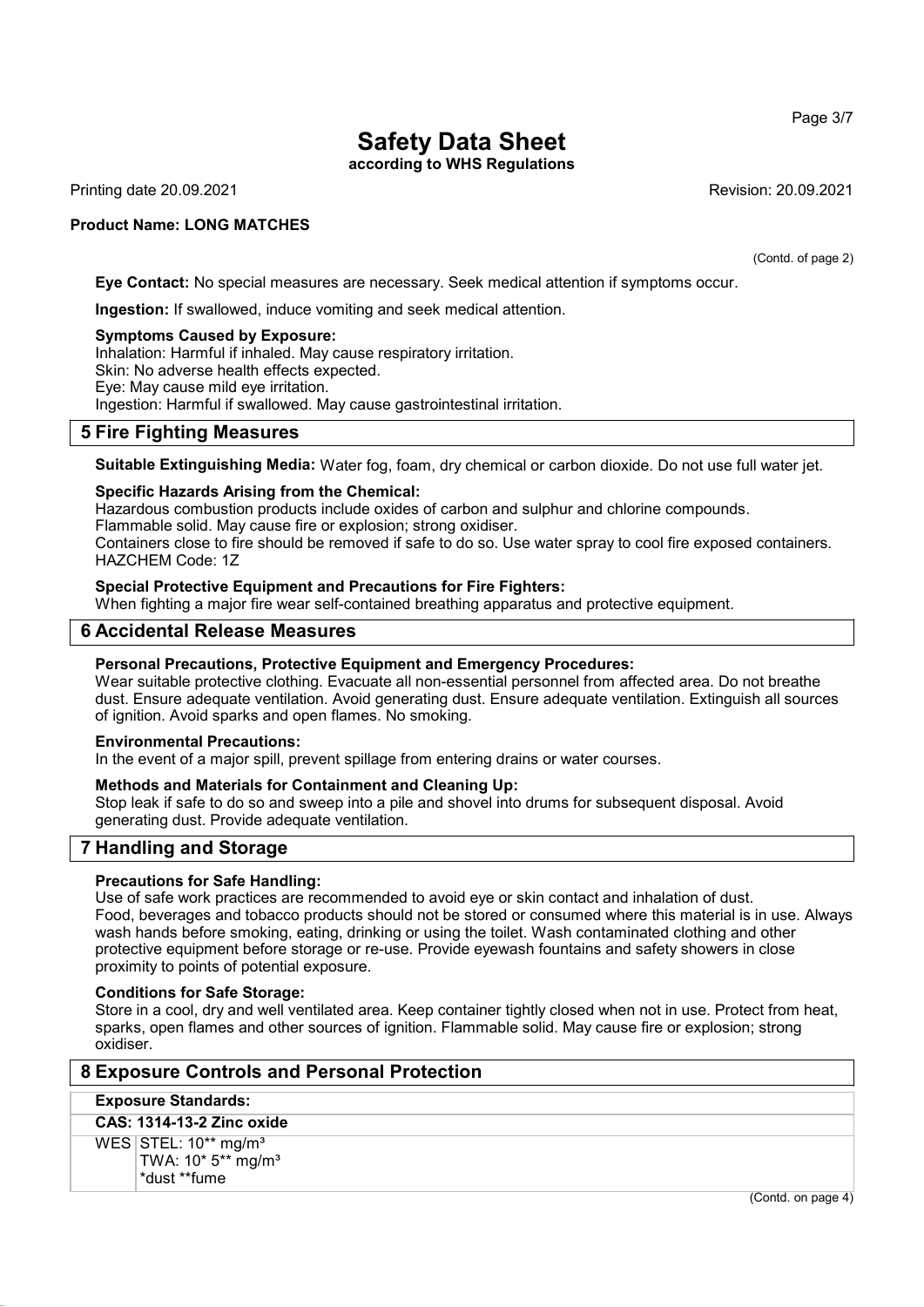according to WHS Regulations

Printing date 20.09.2021 **Revision: 20.09.2021** Revision: 20.09.2021

### Product Name: LONG MATCHES

(Contd. of page 3)

### Engineering Controls:

Maintain air concentration below occupational exposure standards, providing adequate ventilation.

#### Respiratory Protection:

Respiratory protection is not required under normal use conditions.

Use an approved dust/vapour respirator under conditions where exposure to the substance is apparent (e.g. generation of high concentrations of mist or vapour, inadequate ventilation, development of respiratory tract irritation) and engineering controls are not feasible. See Australian Standards AS/NZS 1715 and 1716 for more information.

Skin Protection: Skin protection is not required under normal use conditions.

Eye and Face Protection: Eye protection is not required under normal use conditions.

### 9 Physical and Chemical Properties

| Appearance:                                                              |                                               |
|--------------------------------------------------------------------------|-----------------------------------------------|
| Form:                                                                    | Small rod                                     |
| Colour:                                                                  | Red                                           |
| Odour:                                                                   | Odourless                                     |
| <b>Odour Threshold:</b>                                                  | No information available                      |
| pH-Value:                                                                | No information available                      |
| <b>Melting point/freezing point:</b>                                     | No information available                      |
| <b>Initial Boiling Point/Boiling Range:</b>                              | No information available                      |
| <b>Flash Point:</b>                                                      | 260 - 270 °C                                  |
| <b>Flammability:</b>                                                     | Flammable solid.                              |
|                                                                          | May cause fire or explosion; strong oxidiser. |
| <b>Ignition Temperature</b>                                              | 180 $^{\circ}$ C                              |
| <b>Auto-ignition Temperature:</b>                                        | No information available                      |
| <b>Decomposition Temperature:</b>                                        | No information available                      |
| <b>Explosion Limits:</b>                                                 |                                               |
| Lower:                                                                   | No information available                      |
| Upper:                                                                   | No information available                      |
| <b>Vapour Pressure:</b>                                                  | No information available                      |
| Density:                                                                 | No information available                      |
| <b>Vapour Density:</b>                                                   | No information available                      |
| <b>Evaporation Rate:</b>                                                 | No information available                      |
| <b>Solubility in Water:</b>                                              | Insoluble                                     |
| <b>Partition Coefficient (n-octanol/water):</b> No information available |                                               |
|                                                                          |                                               |

### 10 Stability and Reactivity

Possibility of Hazardous Reactions: Hazardous polymerisation will not occur.

Chemical Stability: Stable at ambient temperature and under normal conditions of storage and use.

Conditions to Avoid: Heat, sparks, open flames, hot surfaces and direct sunlight.

Incompatible Materials: No further relevant information available.

Hazardous Decomposition Products: Oxides of carbon and sulphur and chlorine compounds.

(Contd. on page 5)

Page 4/7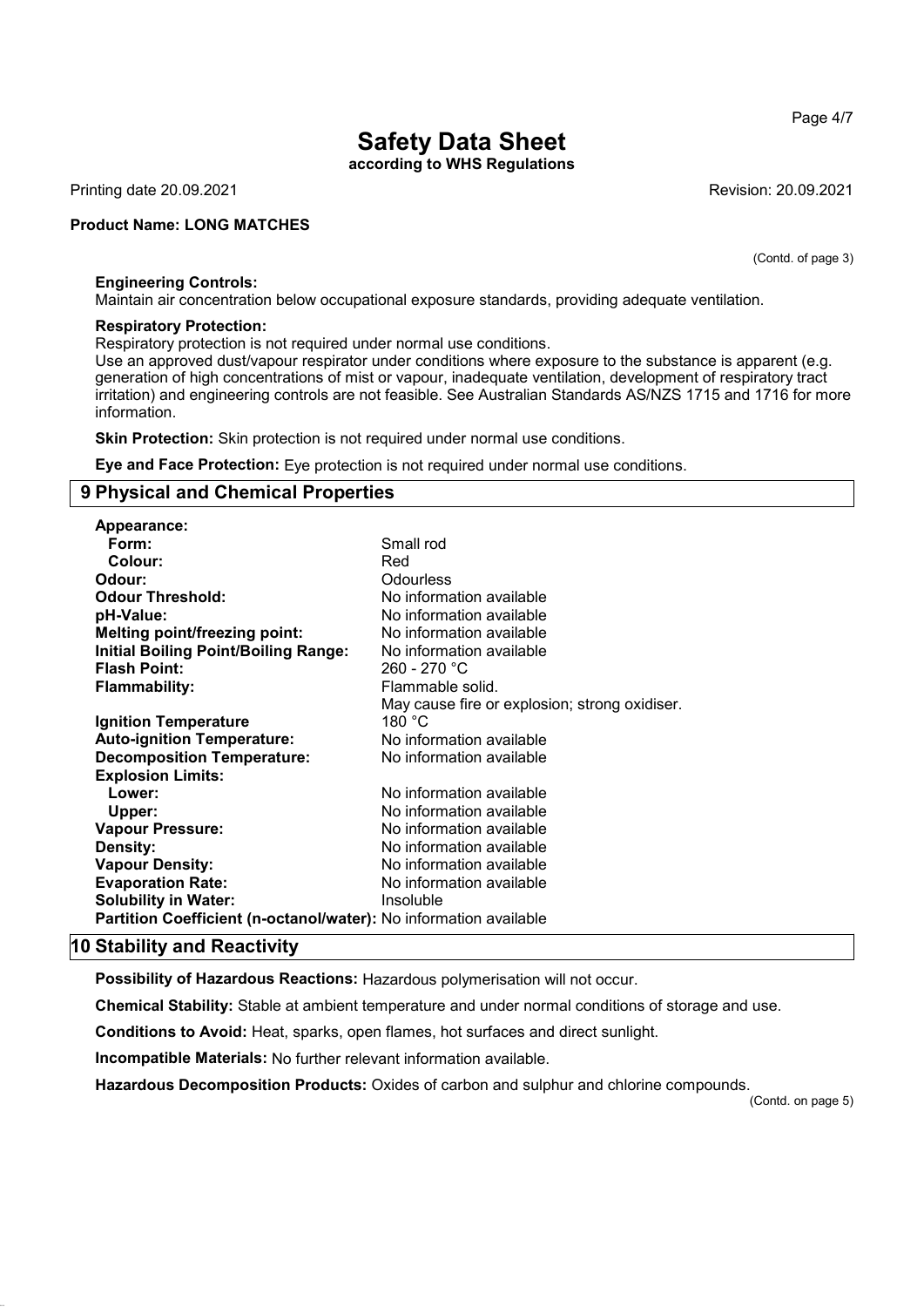## according to WHS Regulations

Printing date 20.09.2021 Revision: 20.09.2021

### Product Name: LONG MATCHES

(Contd. of page 4)

Page 5/7

## 11 Toxicological Information

### Toxicity:

| LD50/LC50 Values Relevant for Classification: |                                   |                                          |  |  |  |
|-----------------------------------------------|-----------------------------------|------------------------------------------|--|--|--|
|                                               | CAS: 3811-04-9 Potassium chlorate |                                          |  |  |  |
| Oral                                          | LD50                              | $1,870$ mg/kg (rat)                      |  |  |  |
|                                               | <b>CAS: 1314-13-2 Zinc oxide</b>  |                                          |  |  |  |
| Oral                                          | LD50                              | >5,000 mg/kg (rat)                       |  |  |  |
|                                               |                                   | Inhalation $ LC50/4 h  > 5.7 mg/l$ (rat) |  |  |  |
| <b>CAS: 7704-34-9 Sulphur</b>                 |                                   |                                          |  |  |  |
| Oral                                          | LD50                              | >2,000 mg/kg (rat)                       |  |  |  |
| Dermal                                        | LD50                              | >2,000 mg/kg (rat)                       |  |  |  |
| Inhalation $ $ LC50                           |                                   | 5.43 mg/l (rat)                          |  |  |  |

### Acute Health Effects

Inhalation: Harmful if inhaled. May cause respiratory irritation.

Skin: No adverse health effects expected.

Eye: May cause mild eye irritation.

Ingestion: Harmful if swallowed. May cause gastrointestinal irritation.

Skin Corrosion / Irritation: Based on classification principles, the classification criteria are not met.

Serious Eye Damage / Irritation: Based on classification principles, the classification criteria are not met.

Respiratory or Skin Sensitisation: Based on classification principles, the classification criteria are not met.

Germ Cell Mutagenicity: Based on classification principles, the classification criteria are not met.

Carcinogenicity: This product does NOT contain any IARC listed chemicals.

Reproductive Toxicity: Based on classification principles, the classification criteria are not met.

### Specific Target Organ Toxicity (STOT) - Single Exposure:

Based on classification principles, the classification criteria are not met.

### Specific Target Organ Toxicity (STOT) - Repeated Exposure:

Based on classification principles, the classification criteria are not met.

Aspiration Hazard: Based on classification principles, the classification criteria are not met.

Chronic Health Effects: No data associated with long term health effects.

Existing Conditions Aggravated by Exposure: No information available

Additional toxicological information: No information available

### 12 Ecological Information

### Ecotoxicity:

### Aquatic toxicity:

Toxic to aquatic life with long lasting effects.

### CAS: 1314-13-2 Zinc oxide

EC50/48 h  $6.9-16.2$  mg/l (daphnia)

EC50/72 h  $\vert$  0.136 mg/l (selenastrum capricornutum)

LC50/96 h  $\sqrt{2,246}$  mg/l (fathead minnow)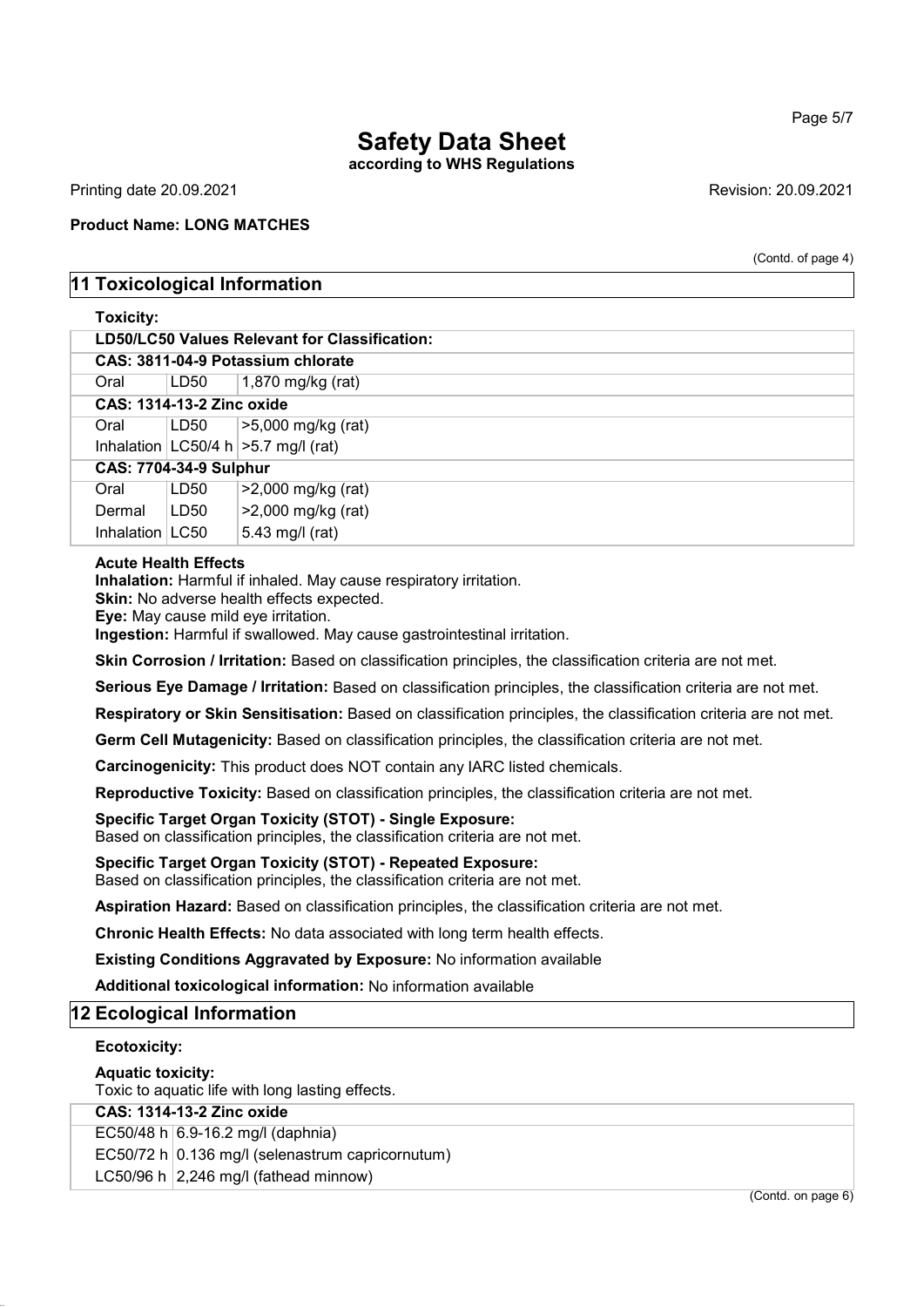according to WHS Regulations

Printing date 20.09.2021 **Revision: 20.09.2021** 

### Product Name: LONG MATCHES

0.33-0.78 mg/l (rainbow trout)

Persistence and Degradability: No data available on finished product.

Bioaccumulative Potential: No data available on finished product.

Mobility in Soil: No data available on finished product.

Other adverse effects: No further relevant information available.

### 13 Disposal Considerations

Disposal Methods and Containers: Dispose according to applicable local and state government regulations.

### Special Precautions for Landfill or Incineration: Please consult your state Land Waste Management Authority for more information.

### 14 Transport Information

|                           | <b>UN Number</b><br>ADG, IMDG, IATA                                         | <b>UN1944</b>                                                                                                   |  |  |
|---------------------------|-----------------------------------------------------------------------------|-----------------------------------------------------------------------------------------------------------------|--|--|
|                           | <b>Proper Shipping Name</b><br><b>ADG</b>                                   | MATCHES, SAFETY, ENVIRONMENTALLY<br><b>HAZARDOUS</b>                                                            |  |  |
|                           | <b>IMDG</b><br><b>IATA</b>                                                  | MATCHES, SAFETY, MARINE POLLUTANT<br><b>MATCHES, SAFETY</b>                                                     |  |  |
|                           | <b>Dangerous Goods Class</b><br><b>ADG Class:</b>                           | 4.1 Flammable solids, self-reactive substances,<br>polymerizing substances and solid desensitized<br>explosives |  |  |
|                           | <b>Subsidiary Risk:</b>                                                     |                                                                                                                 |  |  |
|                           | <b>Packing Group:</b><br>ADG, IMDG, IATA                                    | $\mathbf{III}$                                                                                                  |  |  |
|                           | Marine pollutant:                                                           | Yes<br>Symbol (fish and tree)                                                                                   |  |  |
|                           | <b>EMS Number:</b>                                                          | $F-A, S-I$                                                                                                      |  |  |
|                           | <b>Hazchem Code:</b>                                                        | 1Z                                                                                                              |  |  |
|                           | <b>Special Provisions:</b>                                                  | 293, 294                                                                                                        |  |  |
|                           | <b>Limited Quantities:</b>                                                  | $5$ kg                                                                                                          |  |  |
|                           | Packagings & IBCs - Packing Instruction:                                    | P407                                                                                                            |  |  |
|                           | Packagings & IBCs - Special Packing Provisions: None                        |                                                                                                                 |  |  |
|                           | <b>Portable Tanks &amp; Bulk Containers - Instructions: None</b>            |                                                                                                                 |  |  |
|                           | <b>Portable Tanks &amp; Bulk Containers - Special</b><br><b>Provisions:</b> | None                                                                                                            |  |  |
| 15 Regulatory Information |                                                                             |                                                                                                                 |  |  |
|                           | <b>Australian Inventory of Industrial Chemicals:</b>                        |                                                                                                                 |  |  |
|                           | All ingredients are listed.                                                 |                                                                                                                 |  |  |

Page 6/7

(Contd. of page 5)

(Contd. on page 7)